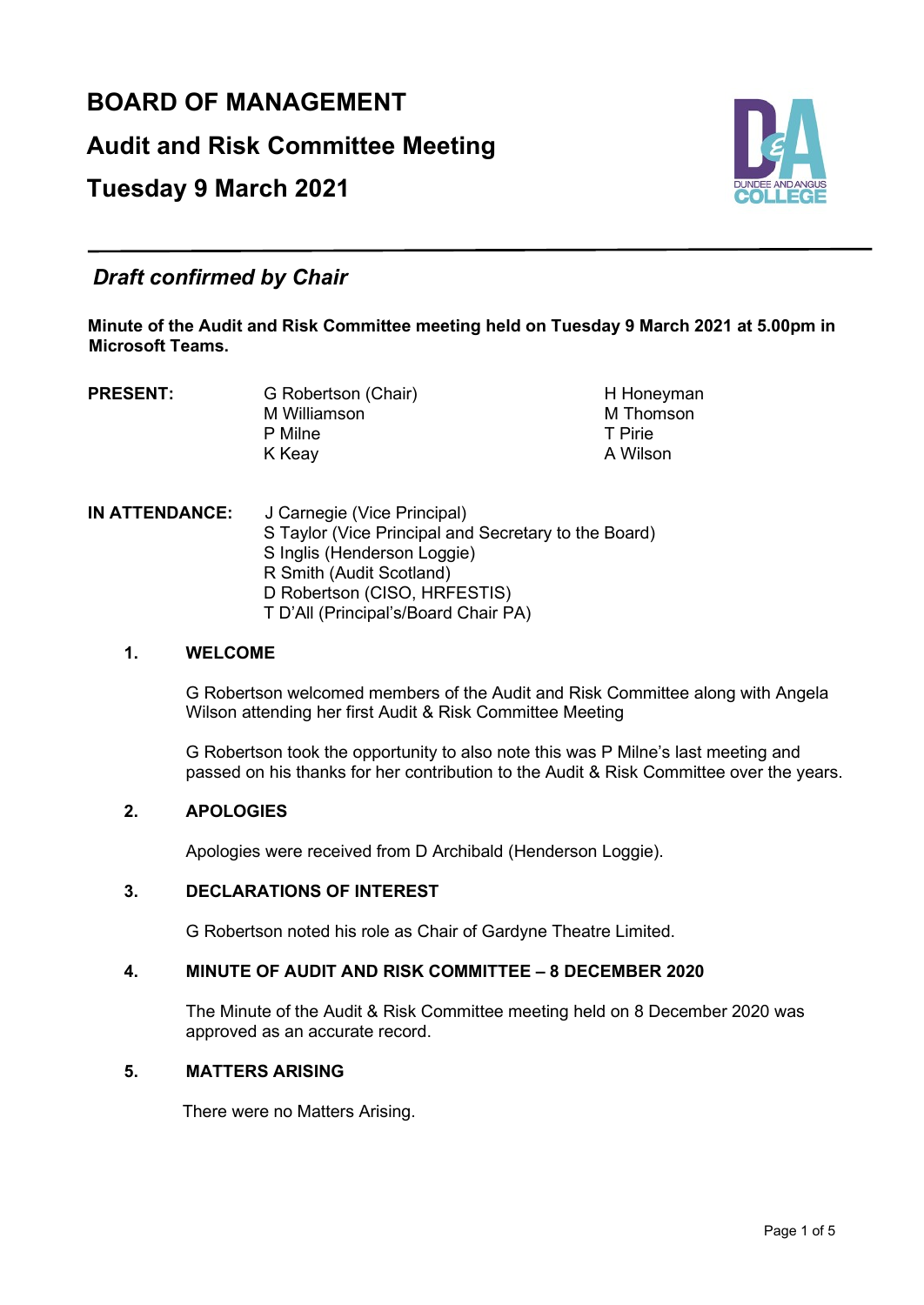#### **6. COVID-19 UPDATE**

J Carnegie highlighted the focus was on the 5% of students returning on campus that week and was delighted to report good compliance with mitigation. Arrangements had been put in place to provide refreshments and lunches (challenging food poverty) to reduce the need for students to move around or leave the campus.

J Carnegie noted that Health & Safety Team members were carrying out an Induction for each group of returning staff and students.

A discussion took place around the support needs and mental health issues experienced by students.

S Taylor confirmed that work was well developed around future Scenario Planning to seek to reduce the number of deferred students and the impact on Academic Year 2021/22.

The positive work and planning outlined was welcomed by the Committee.

#### **7. INTERNAL ADUIT**

#### **7.1 National Fraud Initiative**

S Inglis summarised the scope and process followed as part of the 20/21 programme and the lessons learned. The overall Level of Assurance noted was "Good" with no recommendations.

S Inglis highlighted some smaller opportunities for improvement within the report and noted that the College had begun to progress these.

The report was approved.

#### **7.2 System Development / Implementation**

S Inglis highlighted the management summary noting the background and scope of the review of Cyber Resilience and IT Controls in place for risks surrounding homeworking. It was noted that the overall Level of Assurance noted as "Good" with 1 recommended action in progress with no recommendations.

S Inglis noted the main findings highlighting strengths following the forensic review report into the circumstances of the cyber-attack in 2020 the highlighted that the College had acted swiftly to address the key findings with seven of the eight recommendations within that report implemented immediately. The College remained on track to implement the remaining action by the July 2021 target date.

S Inglis also noted good progress had been made in implementing the recommendations relating to information and cyber security controls raised in Internal Audit report 2020/03 – IT Network Arrangements / IT Strategy, issued in April 2020, with four of the five recommendations now fully implemented.

S Inglis noted the implementation of Office 365 and the associated controls which had been enabled had improved the security of the College systems.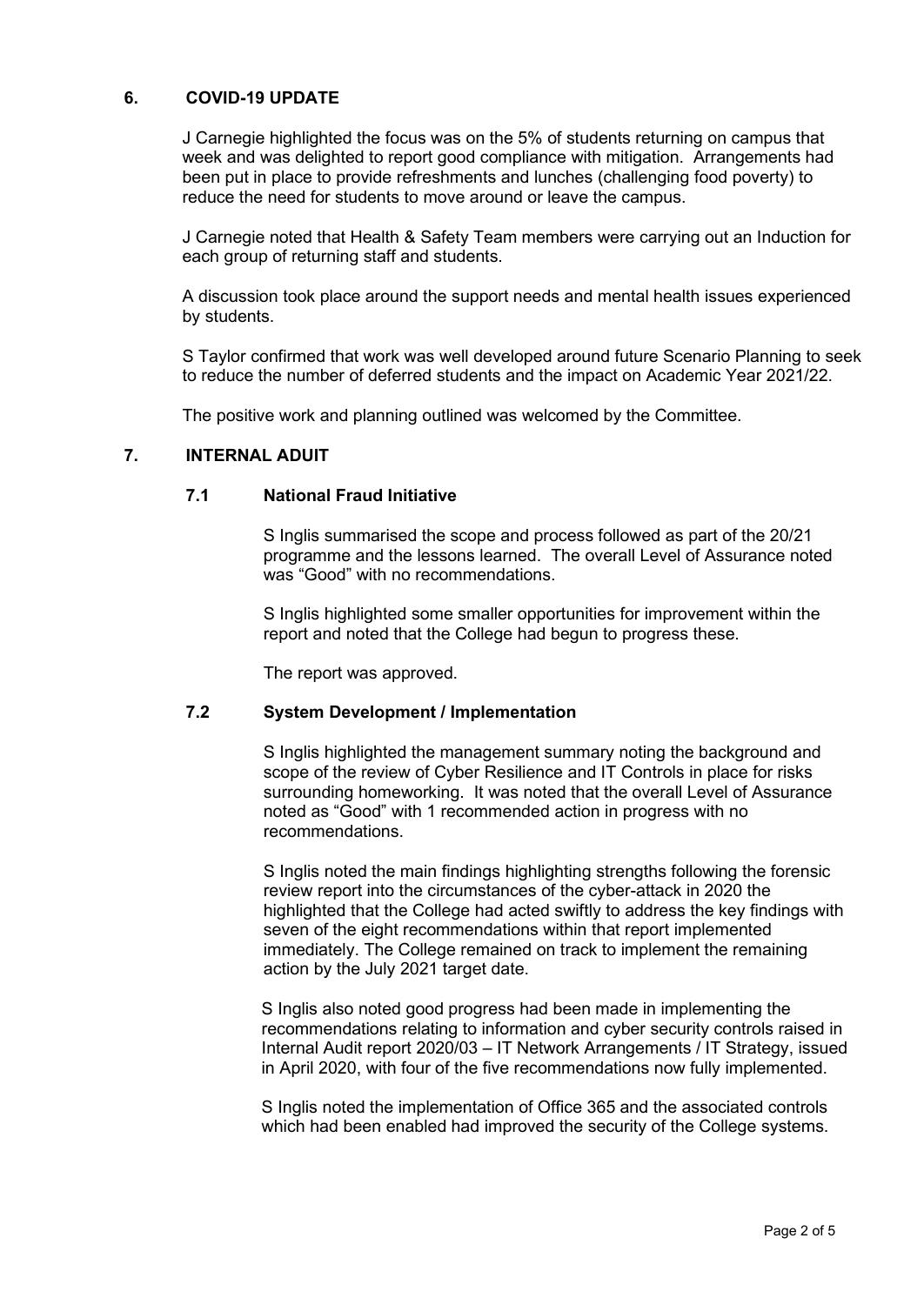G Robertson took the opportunity at this time to highlight to the Committee the Cyber Security Training programme offered by the College Development Network (CDN) and the Board level responsibility. G Robertson noted that a verbal update on this would be provided to the full Board.

M Thomson highlighted the benefit of the CDN Toolkit for awareness raising amongst all Board members.

D Robertson noted that he would be happy to support a development input for Board members as required. This offer was welcomed and would be considered as part of an update session.

The audit report was approved.

#### **7.3 20/21 Progress Report**

S Inglis summarised the list of assignments planned for the 20/21 Internal Audits noting everything was on track. The update and work undertaken during the pandemic was welcomed.

#### **7.4 Follow-Up Summary**

J Carnegie said she was pleased with progress on outstanding actions.

J Carnegie noted that due to the current situation the Catering Business Review was difficult to progress now. It was unlikely that there would be any substantive reopening of the catering areas until after the Easter break and even then, it was likely remain as a limited service.

The update on progress was welcomed.

#### **8. EXTERNAL AUDIT**

R Smith stated that Audit Planning work was progressing well, and a planning meeting has been scheduled for 18 March 2021. R Smith confirmed that a draft plan would be made available to the May Audit & Risk Committee meeting with specific risks around COVID-19. R Smith noted that there was a likelihood that this year's Audit will be carried out remotely as per last year.

#### **9. STRATEGIC & COVID RISK REGISTERS**

S Taylor summarised the risk register report and proposed changes to COVID related risks as follows.

3.1 - Failure to reach aspirational standards in learning, teaching and service delivery has been increased, moving this from green to amber. This is a very fluid situation with changes by SQA in respect of holistic assessment and other developments in terms of extending delivery potentially reducing the risks again.

3.5 - Reputational Risk - possible impact on our reputation with stakeholders (especially schools, parents, and employers) due to the disproportionate impact of current COVID restrictions on senior phase and apprenticeship groups compared with those studying through schools and private training providers.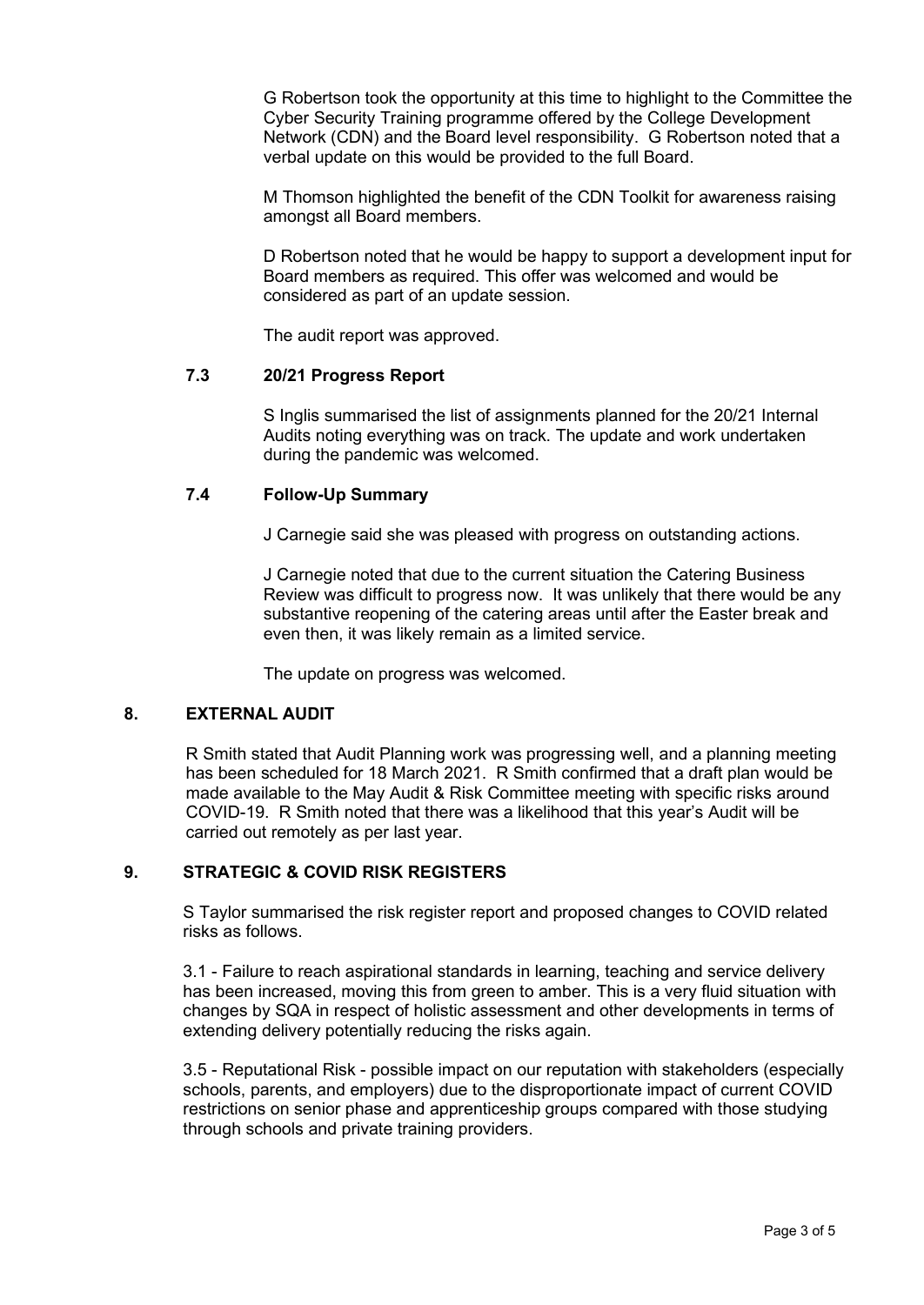S Taylor stated that further to the Finance & Property Committee on 2 March 2021 consideration was given to changing Risk 2.2 - Failure to institutional stability due to the substantial improved financial position and the possibility of receiving further funds via the Barnett Formula. The post mitigation likelihood of this risk would reduce from 3 to 2

The Audit & Risk Committee approved the updates to the COVID Risk Register

#### **10. INFORMATION AND CYBER SECURITY RISK**

D Robertson summarised key aspects of his report on cyber security, emphasising how highly impressive the ICT Team and D & A College has responded to the cyber-attack. It was noted that this had been recognised not just within the sector, but industry wide.

D Robertson outlined the range of cyber risks reviewed and controls in place noted that the College had scored well in terms of these. It was noted that the overall outcome was that the College was scoring at a similar level to what would be expected within 'high security' service such as banking.

The detail of the report was discussed, and G Robertson asked about the 'double red' score in respect of point IS 16. D Robertson stated that this simply related to the fact this this point had not been tested during the review as there was not an opportunity to do so. D Robertson stated that this had been tested by the cyber-attack itself and could be included in future critical incident scenario testing.

D Robertson noted discussions held with A Ross and others within the IT Team in terms of work being progressed to support cyber awareness and to undertake 'testing' of this amongst staff.

D Robertson stated that the openness of the College in terms of the initial attack, and work lessons learned had been immensely valuable and noted that this had contributed directly to the much lesser impact of a similar attack on UHI.

A Wilson noted that this was the most positive report of its type that she had seen and noted that credit was due to the ICT Team and College for this.

The Committee thanked D Robertson for his paper and asked that the report be shared with the Finance & Property Committee acknowledging the financial backing from the Finance & Property Committee during this time. **S Taylor to progress.**

#### **11. AOCB**

G Robertson stated that T Pirie was planning to stand down as Vice Chair of the Audit & Risk Committee but would continue as a member of the committee.

G Robertson asked if anyone interested in putting their name forward for the position of Vice Chair to send a note interest to S Taylor. Appointment of a vice chair would be included in the agenda for the next meeting **S Taylor to progress.**

### **12. DATE OF NEXT MEETING**

Tuesday 18 May 2021 at 5.00pm